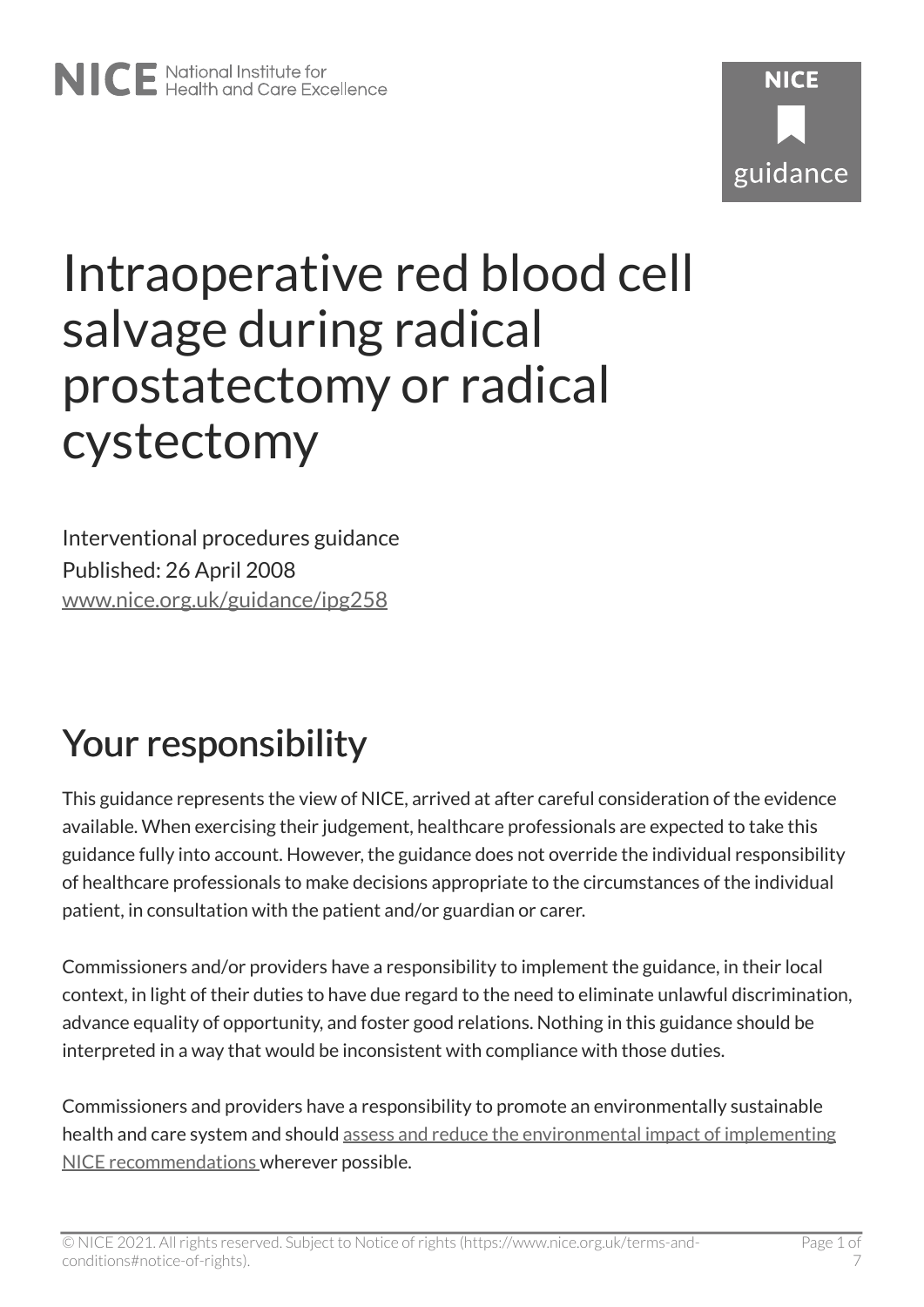# 1 Guidance

- 1.1 Intraoperative red blood cell salvage is an efficacious technique for blood replacement and its use is well established in other areas of surgery. The evidence on safety is adequate. The procedure may be used during radical prostatectomy or radical cystectomy provided normal arrangements are in place for clinical governance and audit.
- 1.2 Clinicians wishing to undertake intraoperative red blood cell salvage during radical prostatectomy or radical cystectomy should ensure that patients understand the possible risks and benefits of the procedure compared with those of allogeneic blood transfusion, and provide them with clear, written information. In addition, use of the Institute's [information for patients](http://www.nice.org.uk/guidance/ipg258/informationforpublic) ('Understanding NICE guidance') is recommended.

# 2 The procedure

#### 2.1 Indications and current treatments

- 2.1.1 During either radical prostatectomy or radical cystectomy, patients may lose a considerable amount of blood. Conventionally, these patients receive a blood transfusion using allogeneic, banked blood, which carries a small risk of infection (for example, with hepatitis, human immunodeficiency virus [HIV], variant Creutzfeldt-Jakob disease [vCJD]) or antibodymediated transfusion reaction). Exceptionally, autologous blood can be collected and stored before an elective operation, and transfused during or after the operation as required (see section 3.2).
- 2.1.2 Intraoperative red blood cell salvage offers an alternative to allogeneic or predonated autologous blood transfusion. It may also be useful in the treatment of patients who object to allogeneic blood transfusion on religious or other grounds.

### 2.2 Outline of the procedure

2.2.1 Blood lost during radical prostatectomy or radical cystectomy is aspirated from the surgical field using a suction catheter. The blood is then filtered to remove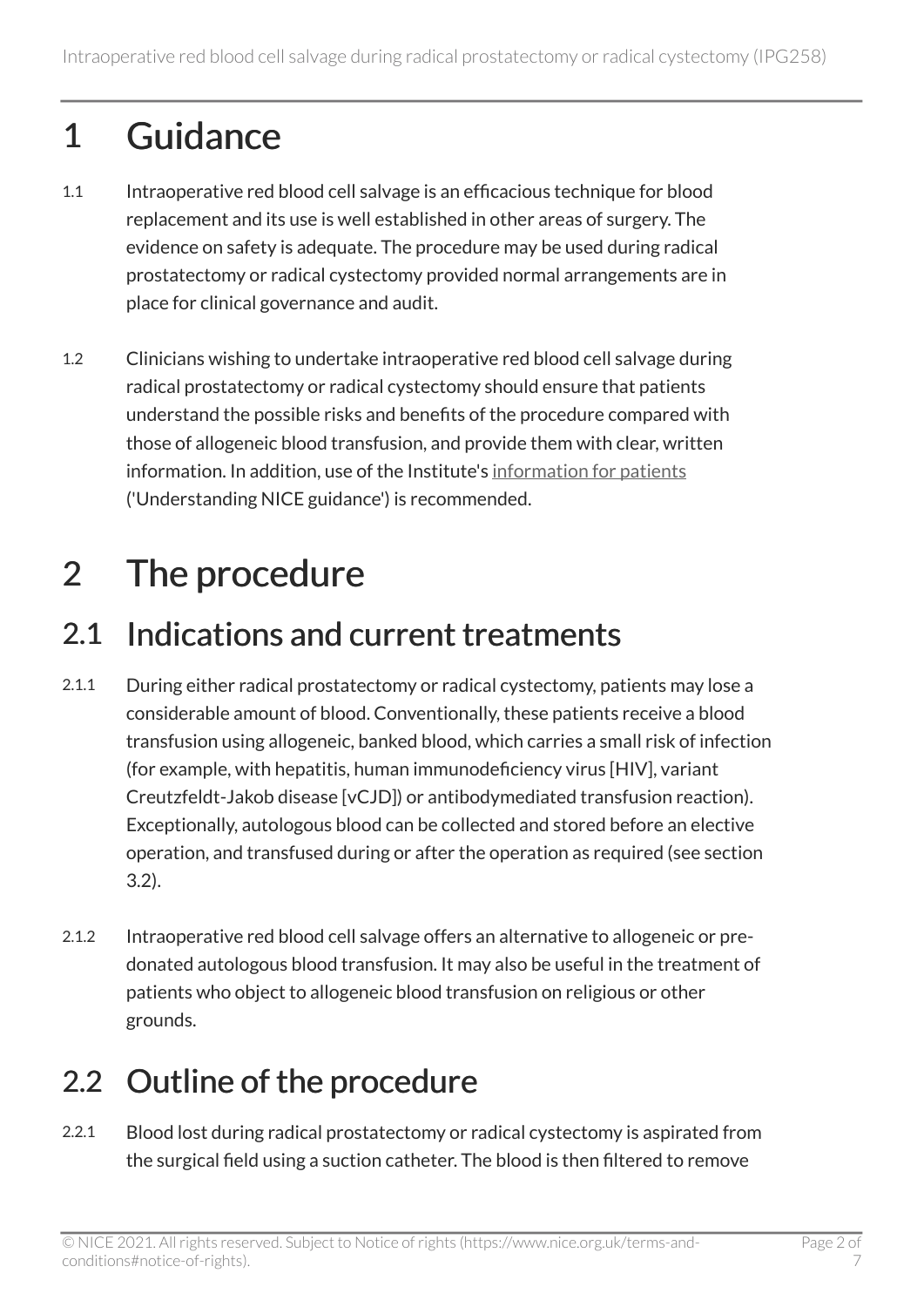debris. The filtered blood is washed or spun and the red blood cells are resuspended in saline, for transfusion during or after the operation. A leukocyte depletion filter is nearly always used; this is thought to minimise the risk of reinfusion of malignant cells that may be present in the aspirate. A number of different devices are available for this procedure.

*Sections 2.3 and 2.4 describe efficacy and safety outcomes which were available in the published literature and which the Committee considered as part of the evidence about this procedure. For more details, refer to the Sources of evidence.* 

### 2.3 Efficacy

- 2.3.1 A case series of 49 patients treated with red blood cell salvage during radical cystectomy (either alone or in combination with other surgery) reported overall and disease-free survival rates of 88% (43/49) and 80% (39/49), respectively, at 24-month follow-up. No studies were available that described efficacy outcomes for the use of intraoperative red blood cell salvage during prostatectomy.
- 2.3.2 The Specialist Advisers considered key efficacy outcomes to include reductions in allogeneic transfusion requirements, haemoglobin levels and perioperative immunomodulation.

### 2.4 Safety

- 2.4.1 A non-randomised controlled study of patients who were treated with radical prostatectomy reported similar rates of biochemical prostate cancer recurrence in 265 patients treated intraoperatively with salvaged red blood cells and 773 patients who did not require re-infusion (15% and 18% respectively, p = 0.76) at 5-year follow-up. Subgroup analysis of patients at 'low', 'intermediate' and 'high' risk (Gleason score) also found no significant difference in biochemical recurrence rates between the two groups (absolute numbers not reported).
- 2.4.2 A second non-randomised controlled study of patients who were treated with radical prostatectomy reported biochemical recurrence in 5% (3/62) of patients treated intraoperatively with salvaged red blood cells at 7-month follow-up. The study reported biochemical recurrence in 24% (24/101) of patients transfused with pre-donated autologous blood at 43-month follow-up (substantially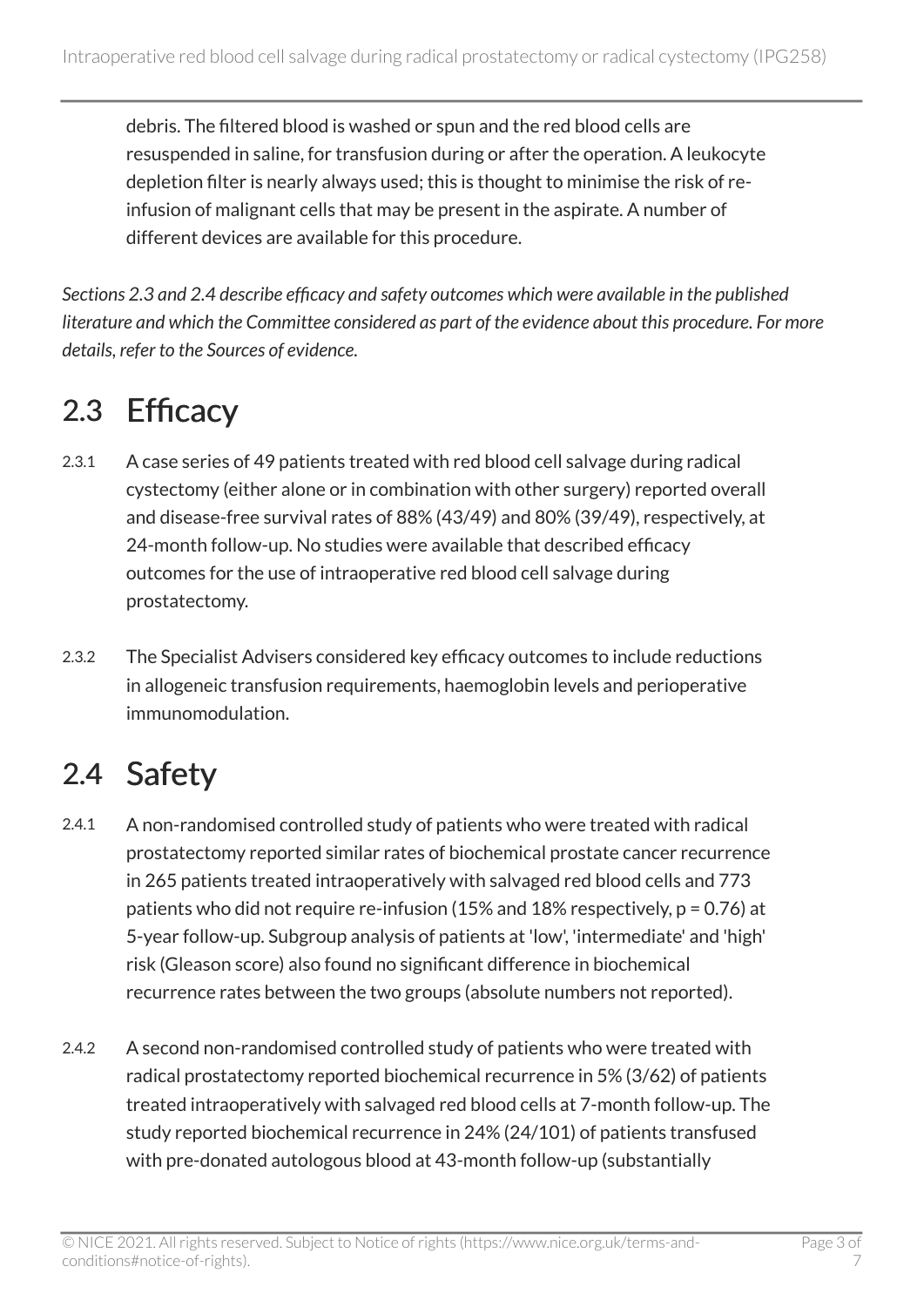different follow-up times noted). Progression-free survival was not significantly different between the groups ( $p = 0.41$ ) at 43-month follow-up. In the same study, postoperative haematocrit levels were significantly higher in patients given salvaged red blood cells  $(31.3 \pm 3.5\%)$  than in those who received predonated autologous blood  $(27.9 \pm 3.4\%)$ .

- 2.4.3 A third non-randomised controlled study of patients who were treated with radical prostatectomy reported that there was biochemical evidence of recurrence (based on blood levels of prostate specific antigen) in 19% (9/47) of patients treated intraoperatively with salvaged red blood cells at 43-month follow-up, and in 32% (17/53) of patients who did not require re-infusion at 46-month follow-up (statistical significance not stated). This study also reported that red blood cell salvage treatment was not an independent predictor of biochemical evidence of recurrence.
- 2.4.4 A fourth non-randomised controlled study of patients who were treated with cystectomy reported no significant difference in the 3-year overall survival rate between a group of 65 patients treated intraoperatively with salvaged reinfused blood and 313 patients who did not receive re-infusion (64% and 66% respectively; absolute numbers not reported; p = 0.74). Similarly, at 3-year follow-up, there was no significant difference in the disease-free survival rate between the groups (72% and 73% respectively; p = 0.90; absolute numbers not reported).
- 2.4.5 A case series of 49 patients who were treated with radical cystectomy and who received salvaged red blood cells reported that there were no complications directly related to red blood cell salvage transfusion at 24-month follow-up. No major reactions to transfusions were noted and no patient demonstrated clinical or biochemical evidence of hepatitis.
- 2.4.6 The Specialist Advisers considered key safety outcomes to include transient hypertension, length of hospital stay, need for intensive care unit stay, infection rates, thrombosis and bleeding. An additional theoretical adverse event noted by the Advisers was re-infusion of cancerous cells leading to distant metastases.

#### 2.5 Other comments

2.5.1 The Committee noted concern about the theoretical risk of infusing viable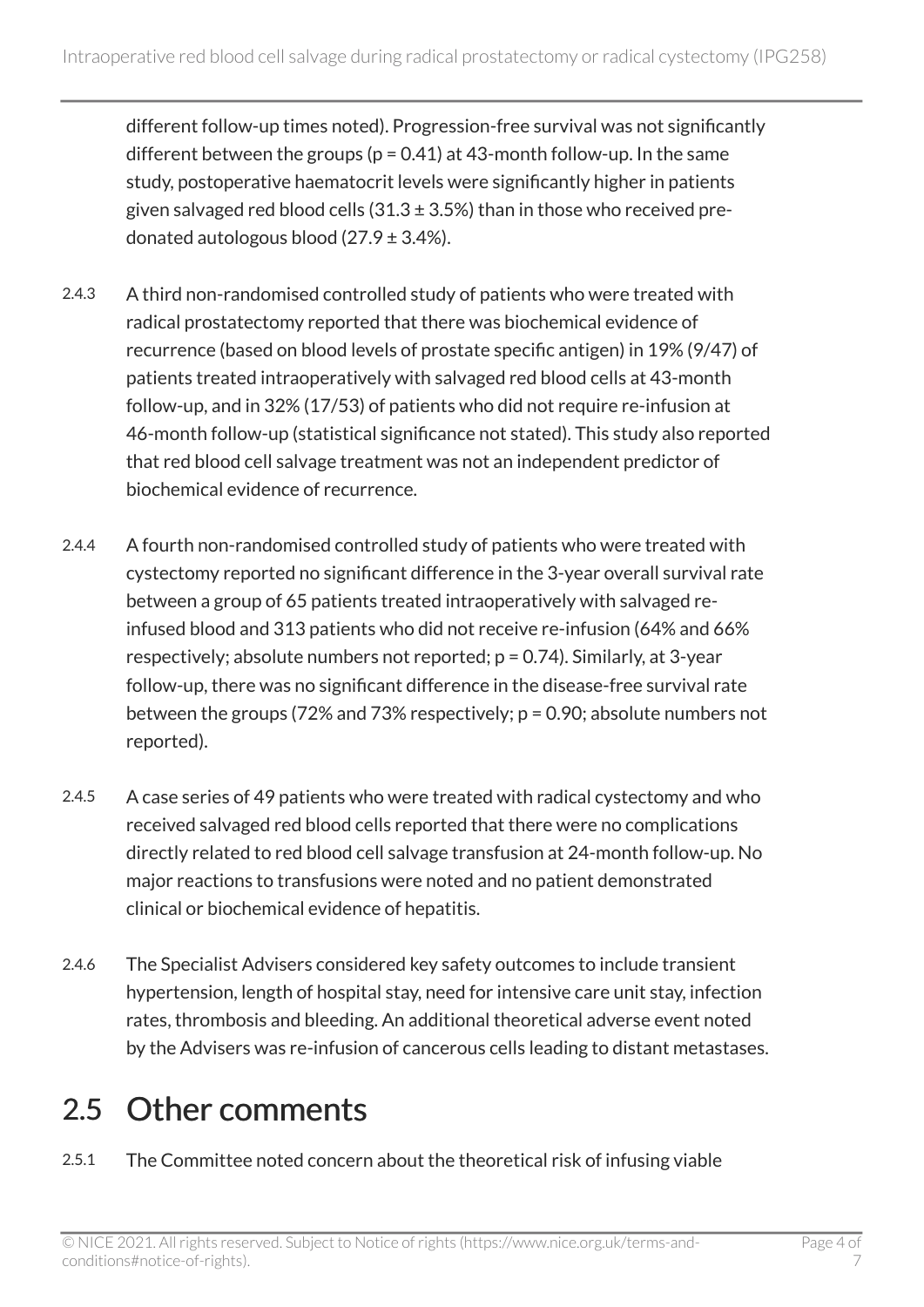cancer cells that might cause metastases. However, there was no evidence in reported series that this occurred, and any such theoretical risk needs to be balanced against the potential risks of allogeneic blood transfusion. The Committee did not consider it likely that further long-term research would identify metastases that might have been caused by re-infused malignant cells.

# 3 Further information

- 3.1 The Institute has produced interventional procedures guidance on [intraoperative blood cell salvage in obstetrics](http://www.nice.org.uk/guidance/ipg144).
- 3.2 NHS Blood and Transplant recommend use of the British Committee for Standards in Haematology's 'Guidelines for policies on alternatives to allogeneic blood transfusion' in relation to preoperative autologous blood transfusion.

#### Sources of evidence

The evidence considered by the Interventional Procedures Advisory Committee is described in the [overview](http://www.nice.org.uk/proxy/?sourceUrl=http%3a%2f%2fwww.nice.org.uk%2fip597overview).

### Information for patients

NICE has produced [information on this procedure for patients and carers](http://www.nice.org.uk/guidance/ipg258/informationforpublic) ('Understanding NICE guidance'). It explains the nature of the procedure and the guidance issued by NICE, and has been written with patient consent in mind.

# 4 Changes since publication

NICE considered the evidence relating to the efficacy and safety of intraoperative blood cell [salvage in obstetrics](http://www.nice.org.uk/guidance/ipg144) (IPG144) and for intraoperative red blood cell salvage during radical prostatectomy or radical cystectomy (IPG258) in response to concerns expressed about theoretical risks associated with the procedure. These concerns were the possibility of amniotic fluid embolism and haemolytic disease in future pregnancies when used in obstetrics, and reinfusion of malignant cells when used in radical prostatectomy/cystectomy.

The evidence relating to safety of cell salvage in these procedures was considered adequate and therefore NICE does not intend to review its use in other specific clinical situations unless notified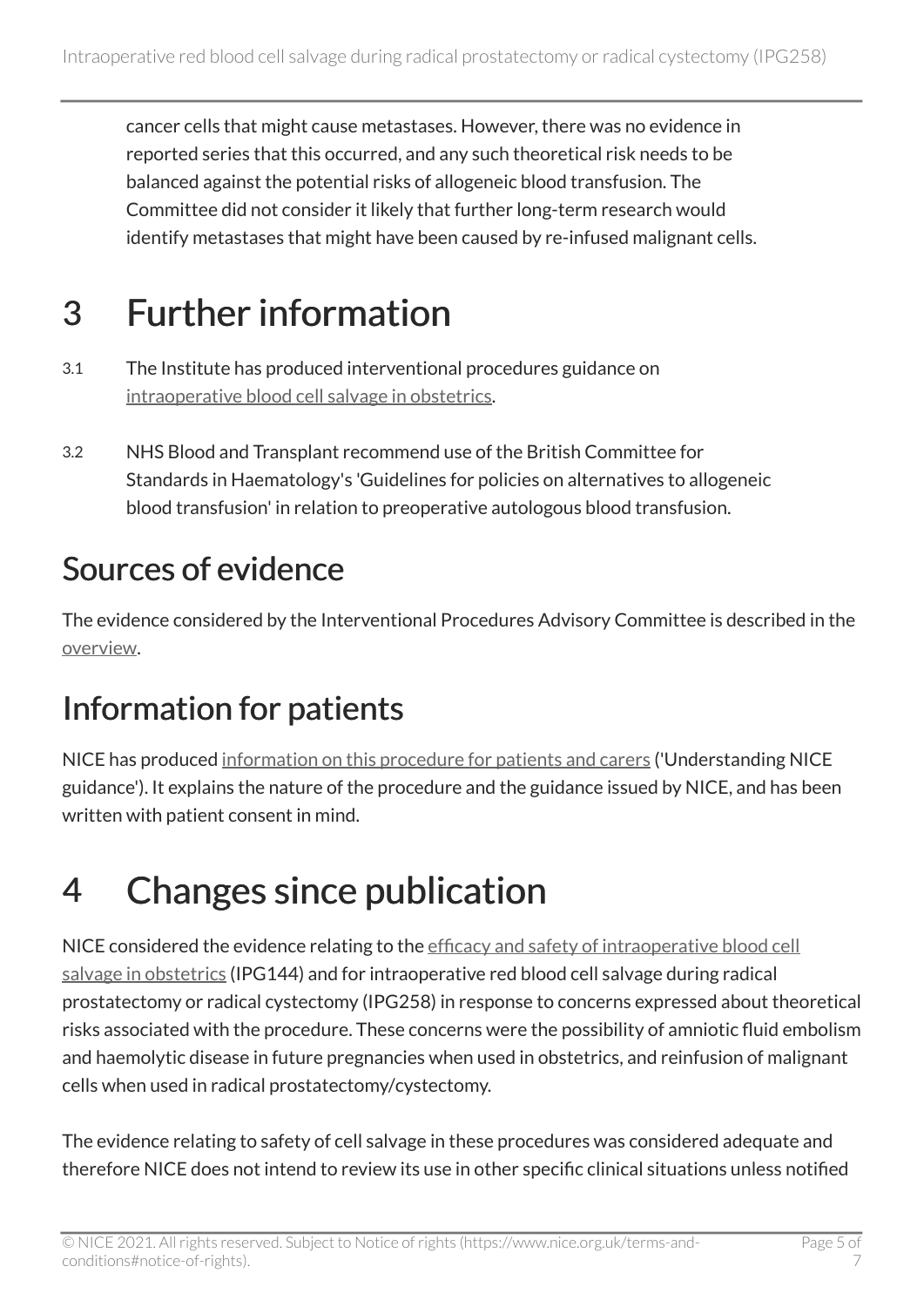of new indications for intraoperative cell salvage in which there may be new safety concerns.

11 January 2012: minor maintenance.

## 5 About this guidance

NICE interventional procedure guidance makes recommendations on the safety and efficacy of the procedure. It does not cover whether or not the NHS should fund a procedure. Funding decisions are taken by local NHS bodies after considering the clinical effectiveness of the procedure and whether it represents value for money for the NHS. It is for healthcare professionals and people using the NHS in England, Wales, Scotland and Northern Ireland, and is endorsed by Healthcare Improvement Scotland for implementation by NHSScotland.

This guidance was developed using the NICE [interventional procedure guidance](http://www.nice.org.uk/about/what-we-do/our-programmes/nice-guidance/nice-interventional-procedures-guidance) process.

We have produced a [summary of this guidance for patients and carers.](http://www.nice.org.uk/guidance/ipg258/informationforpublic) Information about the evidence it is based on is also [available](http://www.nice.org.uk/guidance/ipg258).

#### Your responsibility

This guidance represents the views of NICE and was arrived at after careful consideration of the available evidence. Healthcare professionals are expected to take it fully into account when exercising their clinical judgement. This guidance does not, however, override the individual responsibility of healthcare professionals to make appropriate decisions in the circumstances of the individual patient, in consultation with the patient and/or guardian or carer.

Implementation of this guidance is the responsibility of local commissioners and/or providers. Commissioners and providers are reminded that it is their responsibility to implement the guidance, in their local context, in light of their duties to avoid unlawful discrimination and to have regard to promoting equality of opportunity. Nothing in this guidance should be interpreted in a way which would be inconsistent with compliance with those duties.

#### Copyright

© National Institute for Health and Clinical Excellence 2008. All rights reserved. NICE copyright material can be downloaded for private research and study, and may be reproduced for educational and not-for-profit purposes. No reproduction by or for commercial organisations, or for commercial purposes, is allowed without the written permission of NICE.